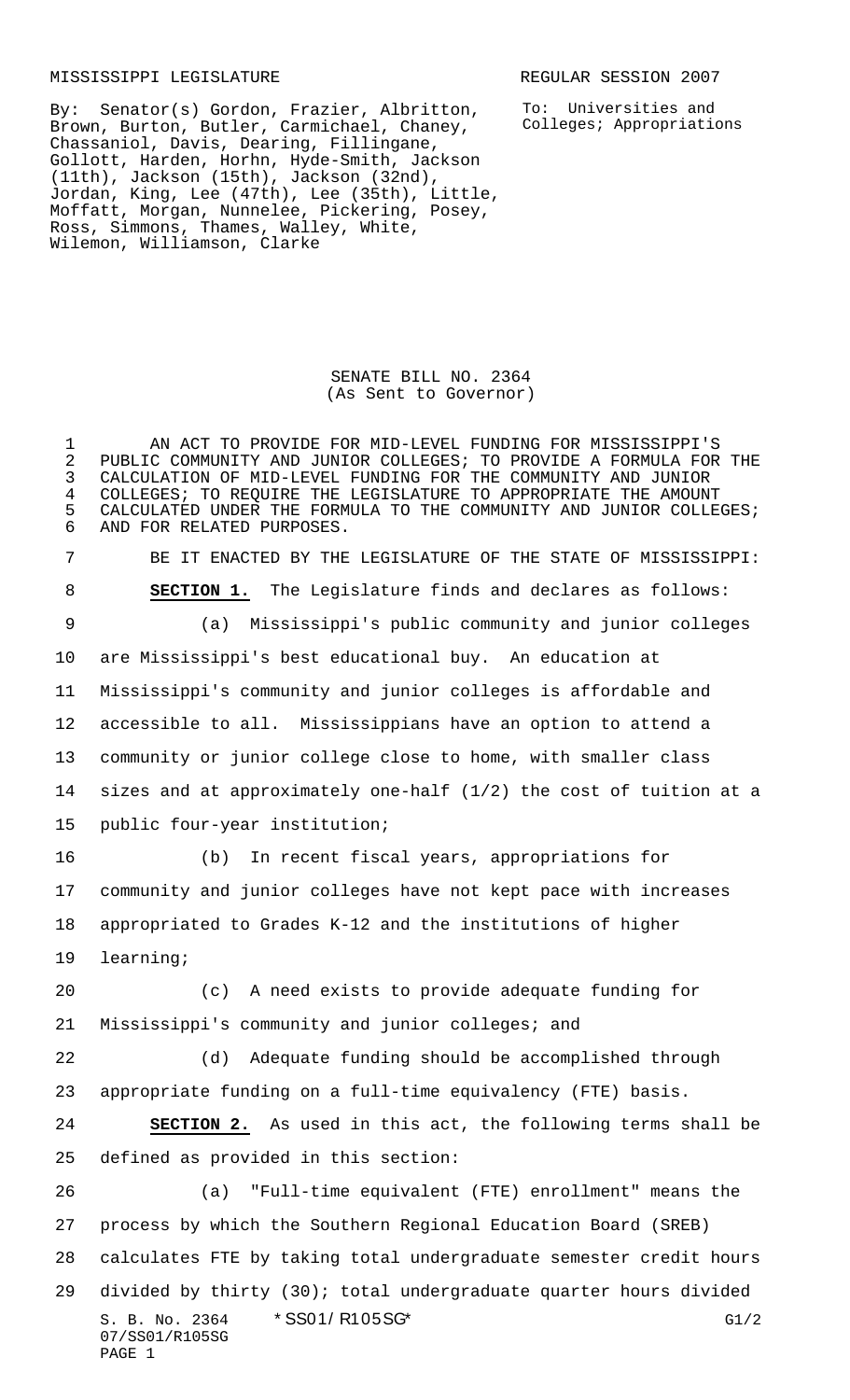by forty-five (45); total graduate semester credit hours divided by twenty-four (24); and total graduate quarter hours divided by thirty-six (36).

 (b) "State funds" means all funds appropriated by the Legislature including funds from the State General Fund, Education Enhancement Fund, Budget Contingency Fund and Health Care Expendable Fund.

 (c) "E & G operations" means education and general expenses of the colleges and universities.

 (d) "Average daily attendance (ADA)" means the figure that results when the total aggregate attendance during the period or months counted is divided by the number of days during the period or months counted upon which both teachers and pupils are in regular attendance for scheduled classroom instruction, less the average daily attendance for self-contained special education classes and, before full implementation of the Mississippi Adequate Education Program, the State Department of Education shall deduct the average attendance of the alternative school program provided for in Section 37-19-22.

 **SECTION 3.** (1) In funding community and junior colleges, the actual amount of the annual appropriation of the community and junior colleges general support bill shall be computed as follows: (a) Calculate the state funding per student for Grades K-12 by dividing the total revenue from state funds by the ADA.

 Both the funding and ADA figures shall be provided by the State Department of Education.

 (b) Calculate the state funding per FTE for regional universities by dividing the state funds for E & G operations by FTE enrollment. Both funding and enrollment figures shall come from the SREB State Data Exchange.

 (c) Mid-level funding for community and junior colleges shall be the average as computed from paragraphs (a) and (b) of this subsection multiplied by the total community and junior

S. B. No. 2364 \* SS01/ R105SG\* 07/SS01/R105SG PAGE 2